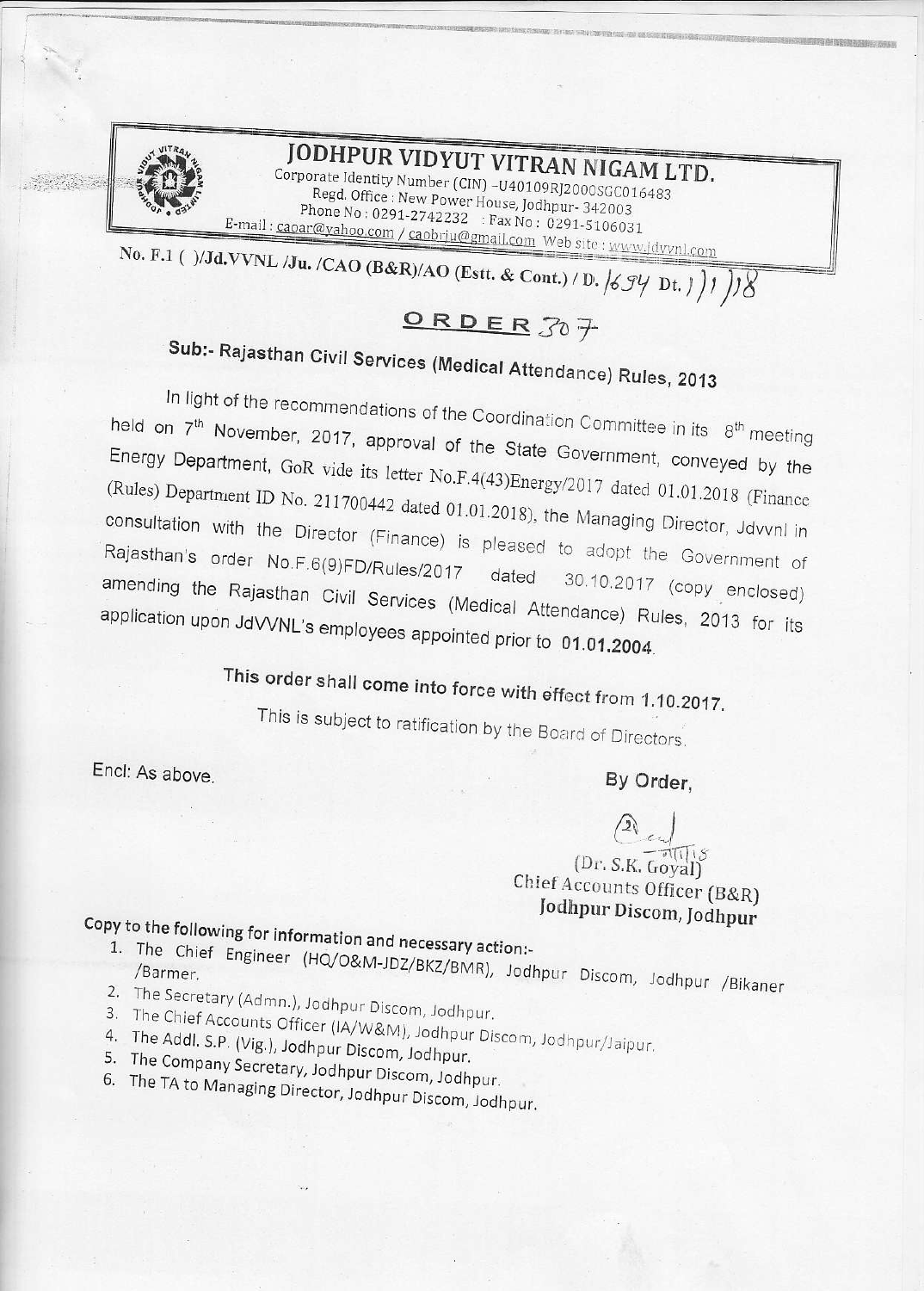- 7. The Superintending Engineer (IT), Jodhpur Discom, Jodhpur. He is requested to upload this order on the Jodhpur Discom's web site.
- 8. The Superintending Engineer ( 9. The Sr. Accounts Officer (
	- ), Jodhpur Discom, ..................
- 10. The Dy. Director Personnel (
- ), Jodhpur Discom, Jodhpur / Bikaner.
- 

 $\mathbb{P}^{\mathcal{L}}(\mathcal{F}^{\mathcal{L}}_{\mathcal{L}}(\mathcal{L}^{\mathcal{L}}_{\mathcal{L}}(\mathcal{L}^{\mathcal{L}}_{\mathcal{L}}(\mathcal{L}^{\mathcal{L}}_{\mathcal{L}})^{\mathcal{L}}_{\mathcal{L}}))$ 

AMARE STRACTS

), Jodhpur Discom, Jodhpur.

- 12. The Accounts Officer (
	- 13. The Executive Engineer (Legal Cell), Jodhpur Discom, Jodhpur.
	-
	- 14. The TA/OSD to Director (Technical/Finance), Jodhpur Discom, Jodhpur. 15. The Public Relations Officer, Jodhpur Discom, Jodhpur.
	- 16. The P.A. to Chief Accounts Officer (B&R), JdVVNL, Jodhpur.

Chief Accounts Officer (B&R) Jodhpur Discom, Jodhpur  $Q_{\nu}$  $\eta$